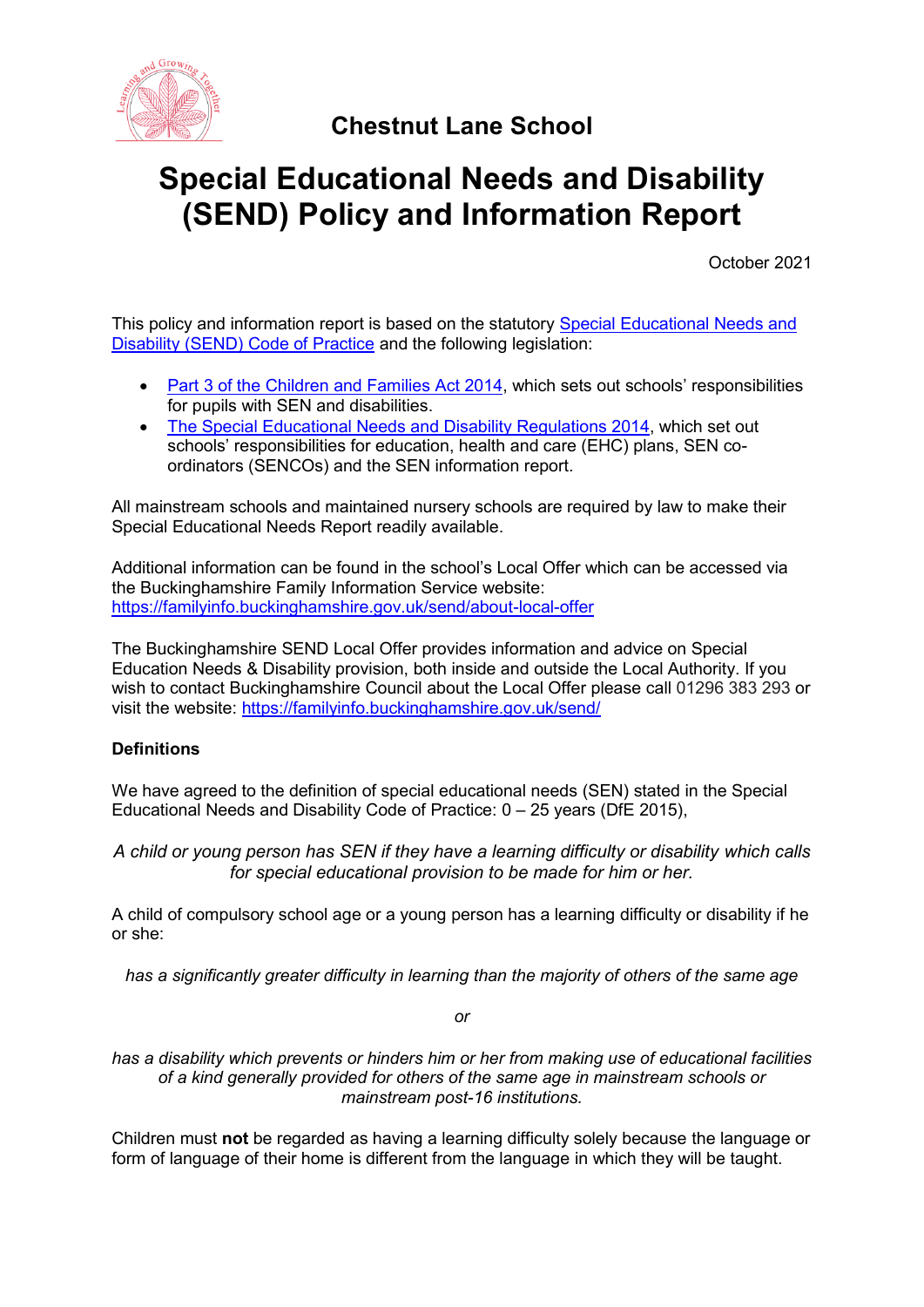Special educational provision is described as:

*Educational provision that is additional to or different from high quality teaching that is differentiated and personalised. High quality teaching will meet the individual needs of the majority of children and young people.*

We have also agreed to the definition of disability as set out in the Equality Act (2010):

*A person has a disability for the purposes of this Act if he/she has a physical or mental impairment which has a substantial and long-term adverse effect on his/her ability to carry out normal day-to day activities.*

# **Our key objectives for SEN**

We endeavour to monitor all children who are not making adequate progress in the four broad areas specified in the SEND Code of Practice (DfE 2015), i.e. communication and interaction, cognition and learning, behaviour, social, emotional and mental health difficulties and sensory and/or physical needs.

We work closely with all parents to listen to their views so as to build on children's previous experiences, knowledge, understanding and skills so that they develop in all aspects of the curriculum. Parent/carer involvement and support is vital to the success of the education of the children and especially those with SEN. Parents are encouraged to discuss any issues and concerns with the class teacher and Special Educational Needs Co-ordinator (SENCo). The head teacher and SEN governor can also be contacted through the school office.

We believe that *all* practitioners are teachers of children with SEN and so all staff differentiate according to the needs of the children in their care.

Monitoring the progress of all children is an ongoing process which enables early identification of any children who may require additional or different provision to be made.

Children with SEN are fully integrated into the life of the school and the curriculum, recognising the strengths of every individual as well as any areas for development, and ensuring all contribute to the social and cultural activities of the school. We believe in equal opportunities and work to meet the physical, emotional and intellectual needs of all our children. This policy should therefore be read alongside our policies for equal opportunities and accessibility.

# **Co-ordination of SEN Provision**

#### SENCo Role

The Special Educational Needs Co-ordinator (SENCo) for our school is Mrs Gemma Rehal, who has completed a post graduate certificate in Advanced Educational Practice: SEN and has obtained the National Award for Special Educational Needs Coordination.

The SENCo is responsible for:

- Overseeing the day-to-day operation of the school's SEN policy,
- Co-ordinating provision for children with SEN,
- Liaising with the relevant Designated Teacher where a looked after pupil has SEN,
- Advising on the graduated approach to providing SEN support,
- Advising on the deployment of the school's delegated budget and other resources to meet pupils' needs effectively,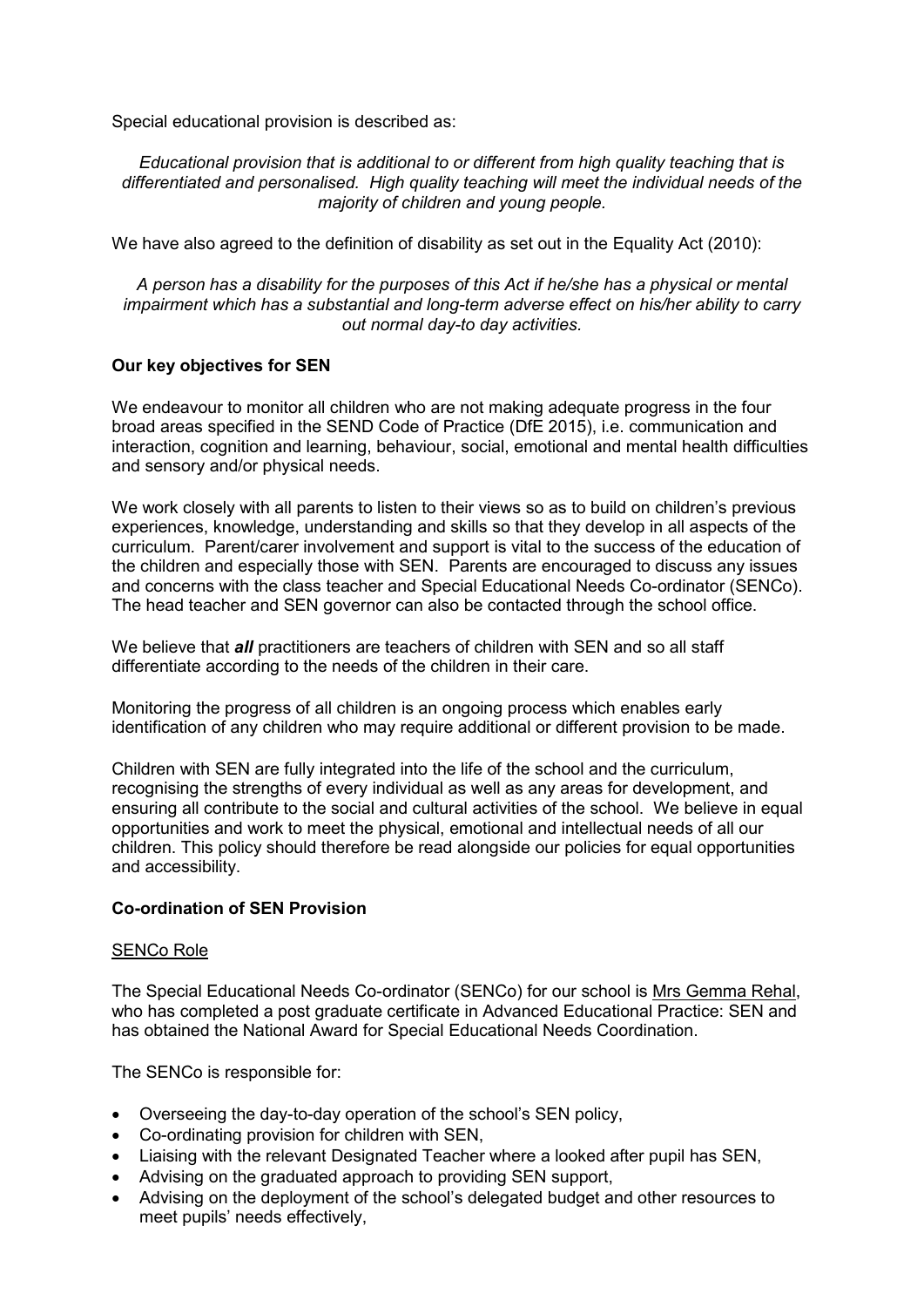- Liaising with parents of pupils with SEN,
- Liaising with early years providers, other schools, educational psychologists, health and social care professionals, and independent or voluntary bodies,
- Being a key point of contact with external agencies, especially the local authority and its support services,
- Liaising with potential next providers of education to ensure a pupil and their parents are informed about options and a smooth transition is planned,
- Working with the headteacher and school governors to ensure that the school meets its responsibilities under the Equality Act (2010) with regard to reasonable adjustments and access arrangements,
- Ensuring that the school keeps the records of all pupils with SEN up to date.

# Class teacher Role

**All** members of staff are responsible for children with SEN. Class teachers are responsible for identifying the needs of the children within their own class and reporting these to the SENCo. They meet regularly with parents/carers to share concerns and discuss ways to support children. Class teachers set appropriate targets for the children in their care and manage the strategies and interventions used within their own classrooms. They work closely with support staff and aim to meet the needs of all the children within their class.

# Governor Role

The governor with responsibility for SEN is Mrs Christine Plimsaul.

The governing body should:

- Ensure that necessary provision is made for children who have SEN,
- Ensure that the needs of children with SEN are made known to all who are likely to teach them,
- Ensure that teachers are aware of the importance of identifying, and providing for, those children with SEN,
- Consult the local authority and the governing bodies of other schools, when necessary or desirable, in the interests of co-ordinated special educational provision in the area as a whole,
- Ensure that children with SEN join in with all pupils in the activities of the school, so far as is reasonably practical and compatible with their learning needs,
- Ensure the effective use of resources,
- Have regard to the SEND Code of Practice: 0 25 years (DfE 2015) when carrying out its duties to children with SEN,
- Ensure that parents are notified of the decision of any extra provision being made for their child.

Governors are involved in developing and monitoring the policy. They are kept up to date and knowledgeable about the provision, deployment of funding, equipment and personnel resources. SEN provision is an integral part of the School Development Plan.

# **Admission arrangements**

We welcome all children to our school and endeavour to ensure that appropriate provision is made to cater for their needs. All children with SEN play a full part in the daily life of the school and are encouraged to join in all activities. If additional provision is necessary the parents/carers are always informed. Places for children with or without a special educational need are allocated in line with the local authority's admissions policy. Pupils with Education, Health and Care plans, or statements, are admitted into school and fully integrated unless it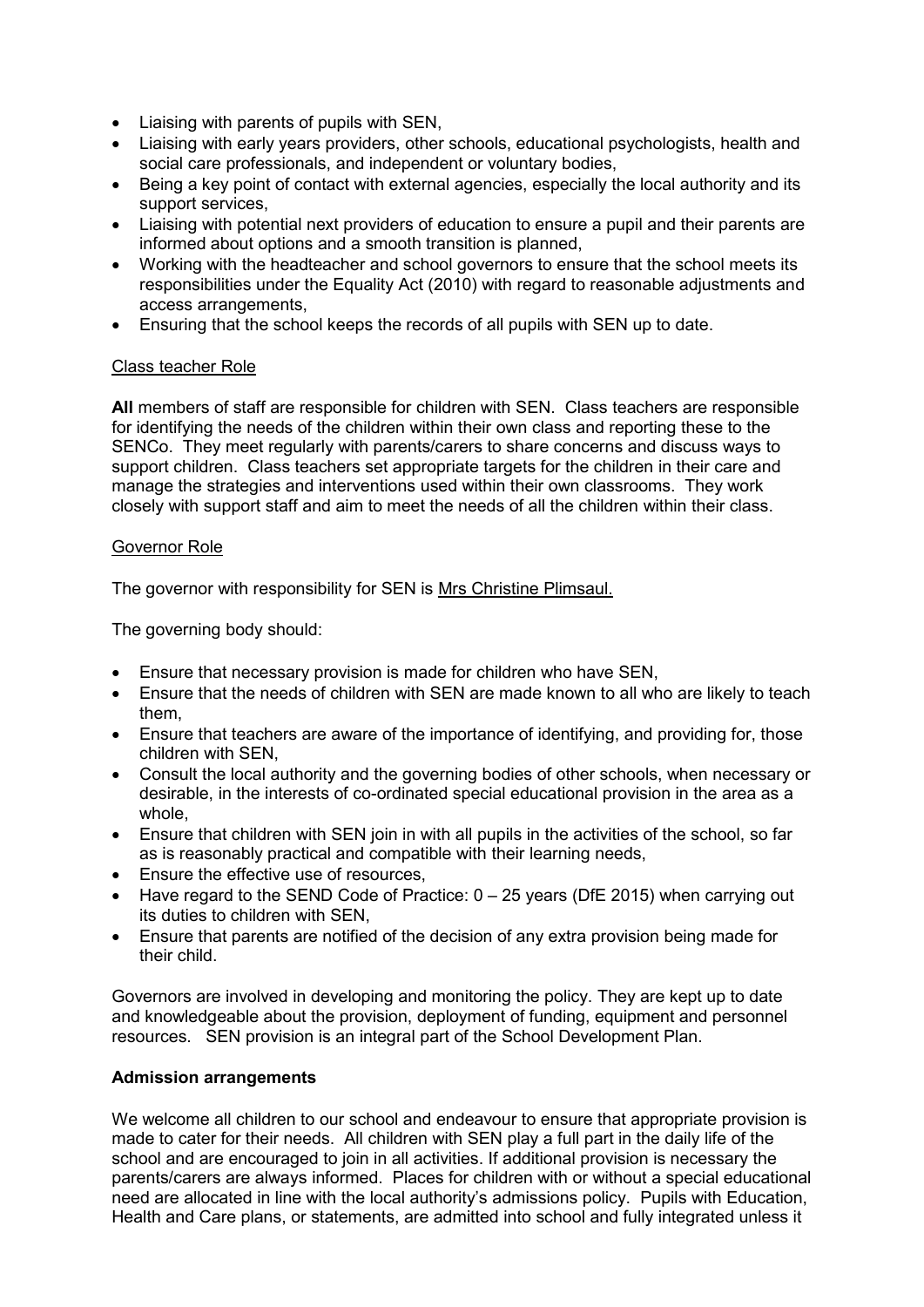would be unsuitable to the child's age, ability, aptitude or special educational needs, or incompatible with the efficient education of other children, and there are no reasonable steps that can be taken to prevent the incompatibility.

#### Special Facilities

Chestnut Lane School is fully accessible to wheelchair users and there is a well-equipped SEN teaching base. Access to a quiet work space, for small group or one-to-one work, is also available.

#### **Access to a broad curriculum/ Inclusion**

We strive to create a sense of community and belonging for all our children. We have an inclusive ethos with high expectations and suitable targets, a broad and balanced curriculum for all children, including the Early Years Foundation Stage (EYFS) statutory framework, National Curriculum and participation in extra curricular activities, clubs and school trips. We also have systems for early identification of barriers to learning and participation. Progress is continually monitored using a range of assessments including: observations, level descriptions and standardised tests. All information gained is used to support planning in order to aid progress. Class teachers differentiate their planning according to the needs identified.

#### **Allocation of resources**

The SENCo is a member of the Senior Leadership Team (SLT) who work together to ensure funding and resources are appropriately allocated for groups and for individuals. A proportion of the school's budget is allocated for resources, which may include identified materials for use to support children who need additional or different activities. The provision of additional support is made as appropriate from the delegated SEN budget.

# **The Identification Process at Chestnut Lane School**

A variety of different sources of information are taken into consideration when identifying whether a child has a special educational need. The views of the child, and all involved with them (parents, school staff, outside agencies) are equally important.

At Chestnut Lane School we follow a clear procedure when identifying children with SEN.

Observations of the child (at home and/or at school), a child's own views, information from the previous setting and/or information from outside experts have raised concerns about the child's needs.

Initial concerns regarding a child's progress or specific difficulties are raised by the class teacher **or** parents/carers. These concerns are shared with class teacher, SENCo **and** parents/carers.

Assessments are carried out and clear targets set with parent and pupil involvement. Appropriate interventions are put into place, carried out for approx. 6-8 weeks and reviewed to establish whether any progress has been made. SENCo is consulted to discuss further action and progress is discussed with parents/carers.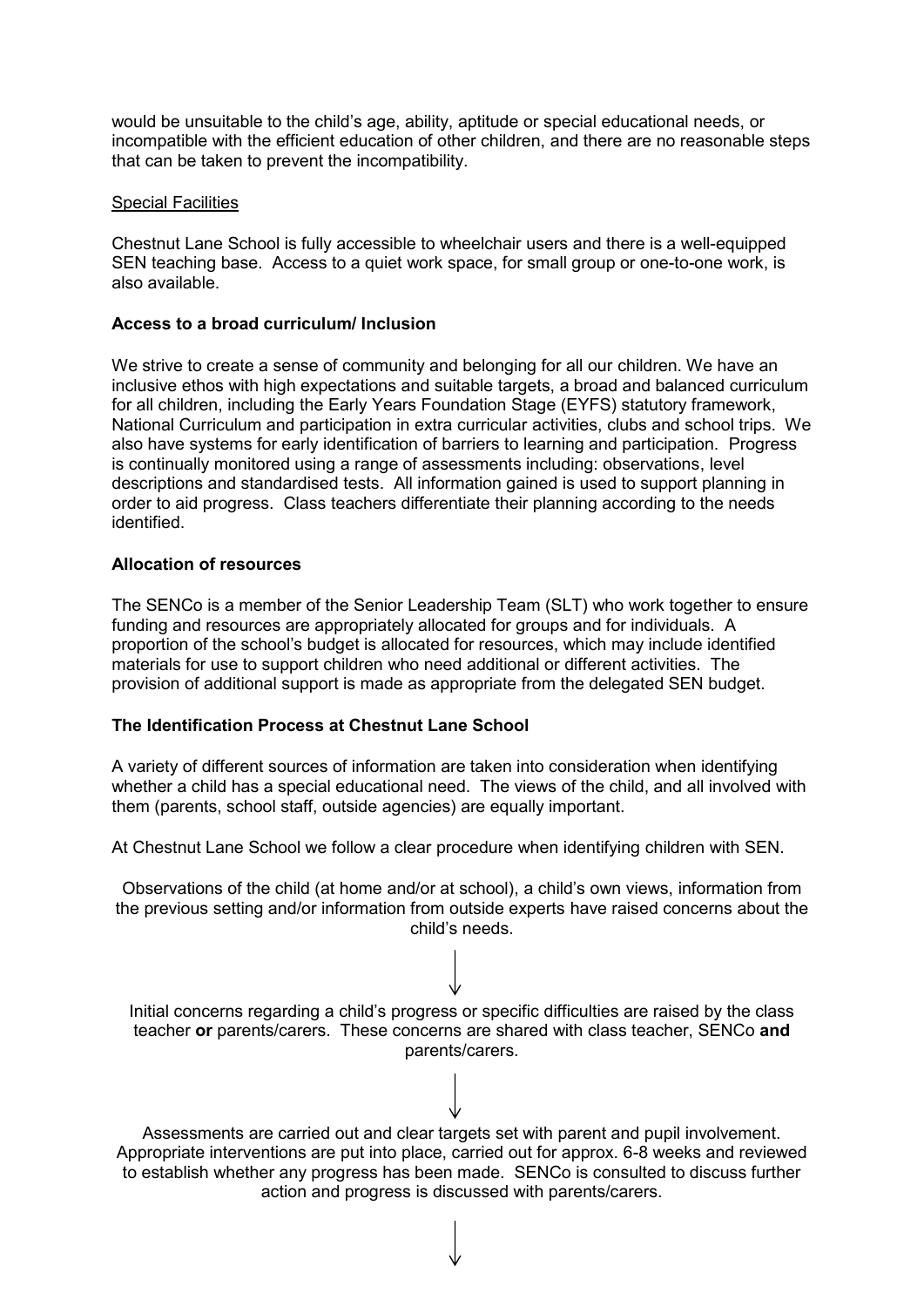If some progress is apparent interventions may be maintained, or alternative strategies tried.

If no progress has been shown advice and support from outside agencies may be requested by the SENCo to assess the child further.

Once special educational needs have been identified, SEN support is delivered following the graduated approach, as outlined below.

# **The Graduated Response**

At Chestnut Lane School we follow the SEND Code of Practice: 0 – 25 years (DfE 2015) graduated response.

*SEN support* takes the form of a four-part cycle through which earlier decisions and actions are revisited, refined and revised with a growing understanding of the pupil's needs and of what supports the pupil in making good progress and securing good outcomes. This is known as the graduated approach, summarised as the **ASSESS – PLAN – DO – REVIEW**  cycle.

**Assess –** In identifying a child as needing *SEN Support* thorough assessments are carried out, with input from the child, parents, school and outside agencies (where appropriate). This will include the individual's development in comparison to their peers and national data. A clear analysis of the child's needs and barriers to learning will be built.

**Plan -** The teacher and the SENCo agree in consultation with the parent and the child the adjustments, interventions and support to be put in place, as well as the expected impact on progress, development or behaviour, along with a clear date for review.

**Do –** The class teacher remains responsible for working with the child on a daily basis. The impact of planned interventions is closely monitored and links to classroom teaching are made. The SENCo supports the class teacher with further assessment of the child's strengths and weaknesses, in problem solving and advising on the effective implementation of support.

**Review -** The impact and quality of the support and interventions is evaluated, along with the views of the child and their parents, support is then revised in light of the child's progress and development. Parents are given clear information about the impact of the support through regular meetings with the class teacher and SENCo. Where a child has been given an Education, Health and Care plan (or previously a statutory assessment/statement) the local authority must review the plan, as a minimum every twelve months, through an Annual Review meeting. Parents, the child concerned, school staff and outside agencies involved with the child are invited to attend these reviews.

#### **Nature of Provision**

In school we deliver support for a wide variety of needs and have staff that are trained and experienced in providing a range of provisions. Some strategies are delivered within the classroom as part of daily quality first, inclusive teaching. Small group interventions are often effectively used to meet pupils' needs. These can be used to provide children with frequent opportunities to develop skills from daily lessons, or can provide a more specialist focus, such as:

Rainbow Road: An occupational therapy intervention designed to improve fine and gross motor skills, co-ordination and balance.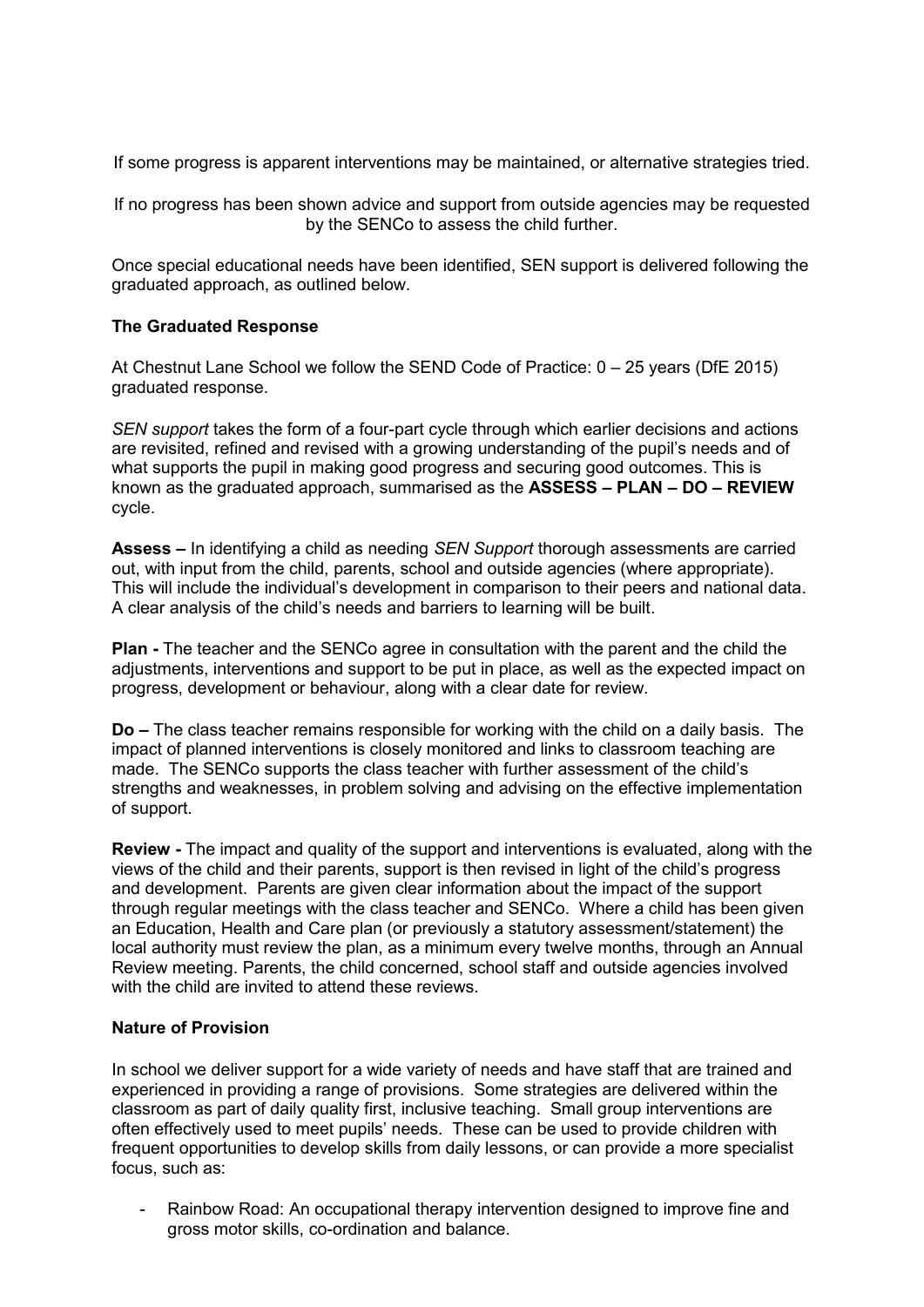- Speech & Language Link: A speech and language therapy online programme used to assess individual's needs and signpost to targeted intervention.
- Nurture Groups: Opportunities to raise children's self-esteem, build confidence and provide a safe environment for children to discuss their feelings.
- Social Groups: A variety of different approaches can be used to develop children's emotional and social development, teach them conversation skills and improve turntaking and sharing.

Should individual children have a specific difficulty, and therefore have a specialist programme devised for them, such as Speech and Language Therapy tasks, or an Occupational Therapy programme, these can be followed up as part of in-school provision.

# **Training**

Our school has a commitment to providing professional development for all staff in areas related to SEN. Both class teachers and support staff participate in up-to-date training. We work closely with outside agencies to develop our knowledge in-school, and often obtain advice and support from experts. The governor with responsibility for SEN also attends regular training.

# **Working with outside agencies**

In addition to providing staff training and giving support and advice, a variety of outside services are involved in working closely with the school to meet the needs of individual children. These include: Educational Psychologists, Specialist Teaching Service, Occupational Therapists, Speech and Language Therapists and CAMHS: Child and Adolescent Mental Health Services. Once in-school strategies and interventions have been implemented and reviewed, it is sometimes necessary for the school and parents/carers to make referrals to outside agencies. Before observing or assessing children in school the professionals would always obtain parental permission. Any involvement in school from outside experts is closely timetabled to ensure children still have access to a broad and balanced curriculum.

# **Transition between settings** (Preschools & Junior Schools)

We have developed effective working relationships with our feeder junior schools and meet regularly with them to discuss the needs of the children who will be making the transition from Year 2 to Year 3. In the Summer term a specific meeting is arranged to discuss children with SEN. The SENCo/head teacher of the junior school is also invited to attend annual reviews of the children who will be making the transition. Up-to-date records and evidence is also provided to the junior schools.

As part of our practise for all children visits to preschools are made before the child starts at Chestnut Lane School. This is an opportunity for Early Years staff to meet with preschool staff to discuss children's needs or raise concerns.

# **Advice and Support**

Advice and support concerning a variety of different areas of SEN can be obtained from the following outside services.

- Bucks SEND IAS Service (formerly Parent Partnership): 01296 383754 <https://www.buckscc.gov.uk/services/education/bucks-send-ias-service/>
- Speech & Language Therapy Oakridge Centre High Wycombe: 01494 426981
- Paediatric Occupational Therapy Amersham Health Centre: 01494 722111
- CAMHS: Child and Adolescent Mental Health Services: 01494 535727